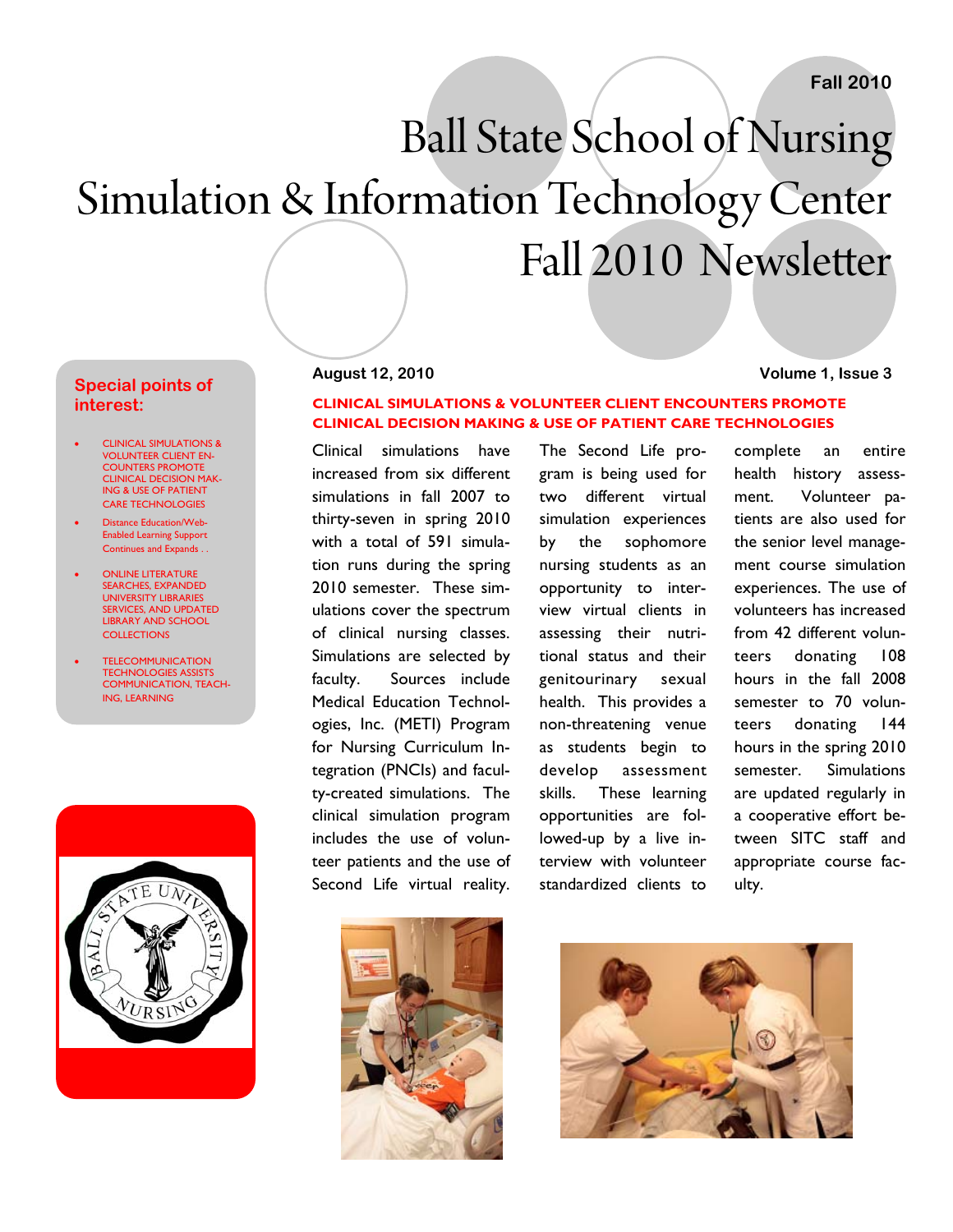### **Simulation & Information Technology Center**

#### **Ball State School of Nursing Quality Improvement in Clinical Simulations: Student Perceptions, Research, & Faculty/ SITC Personnel Collaboration**

Throughout the year, faculty and SITC personnel assess effectiveness of the clinical simulation program. During spring 2010, ninety-one percent of the baccalaureate students indicated that the clinical simulations helped them feel both better prepared to implement actual nursing practices in the real world and better able to understand and apply concepts learned in the classroom. Many students also perceived that they better understood the diagnoses and disease processes after simulation encounters. Additionally, volunteer clients have responded very positively on evaluations, relaying that the students, faculty, and staff were very professional. Communica-

tion and organization was further praised by the volunteers. The SITC plans to continue expanding the population of standardized patients.

Using this evaluation data, faculty and SITC personnel continue to improve the quality, function, and fidelity of the simulations, providing a smooth learning experience for both students and staff. Realistic details are injected into the simulations to better transition students to an actual clinical environment using this information. For example, the NUR 340 Gastrointestinal Bleeding simulation now includes more specific student roles such as an admission nurse who actually acquires a nursing history on the patient; this simulation also includes more hands-on skills, such as actually gathering supplies, priming and starting an IV during the simulation. A second example involves changing the NUR 404 Home Care simulation to extend the care of an acute care simulation patient from the previous NUR 340 course to the home care setting. This simulation will debut fall 2010. The SITC staff has also accomplished an overall organization of simulation charts and supplies across the Nursing courses.

# **NLN Grant: Multisite Simulation**



Data analysis and dissemination phases are now occurring for the national/ international simulation research. Dr. Beth Johnson is the Co-Principal Investigator along with Dr. Kathie Lasater of Oregon Health and Science University for the NLN grant, "Redesigning Clinical Learning through Simulation and Practice: Clinical Judgment in Action." This research study involves a three-phased simulation of an 80-year-old hip fracture "patient" for students in NUR 340. Students cared for the patient pre-operatively, immediately post PACU, and two days post-operatively when she developed delirium. Bi-weekly multi-site conference calls took place in preparation of the actual study spring, 2010. The four participating U.S. sites included Oregon Health and Science University (Ashland), Oregon Community College (Portland), Brigham Young University (Utah), and BSU. One international site, University of Worcester (UK), also participated. Video recordings of each simulation have been evaluated by faculty to measure clinical judgment used by the

students during their care of the patient. Partnering faculty member, Dr. Kathie Lasater of OSU, presented the methodology of this study at the Sigma Theta Tau International Research Congress in Orlando in July, along with support from BSU's Dr. Johnson. A manuscript from that presentation will be written this fall in preparation for publication spring of 2011 entitled, "Using Emerging Technologies to Implement a Multisite Research Collaborative: A Methods Study." The SITC created a project website to streamline resources among the five sites.

### **Pyxis Brings Patient Safety and Informatics to Life at the SITC**

In an effort to improve clinical outcomes, decrease medication errors, decrease cost, improve patient safety, and increase security of medications, technology has been put to work in the world of medication management and administration via the Pyxis MedStation. The Pyxis MedStation system is the leading automated dispensing system that supports decentralized medication management. Pyxis improves efficiency of medication handling through secure storage of medication on the nursing unit, decreasing firstdose drug administration times of both routine and prioritized stat medications. Its use decreases medication errors by a documented 38%, which limits harm to the patient as well as the unnecessary expense of additional patient treatment. Several medication safety features are incorporated into Pyxis, including limiting access to a single dose, information on medication use, and clear warnings to the clinician about potential interactions, patient allergy contraindications, and incorrect dosage times. Other

benefits include narcotics management, secure handling of medications, fingerprint access by authorized healthcare professionals only, and documentation of use. The use of Pyxis also supports regulatory compliance efforts.

The SITC Pyxis has been programmed in collaboration with Ball Memorial Hospital, a Clarian Partner, to reflect the same extensive drug database as the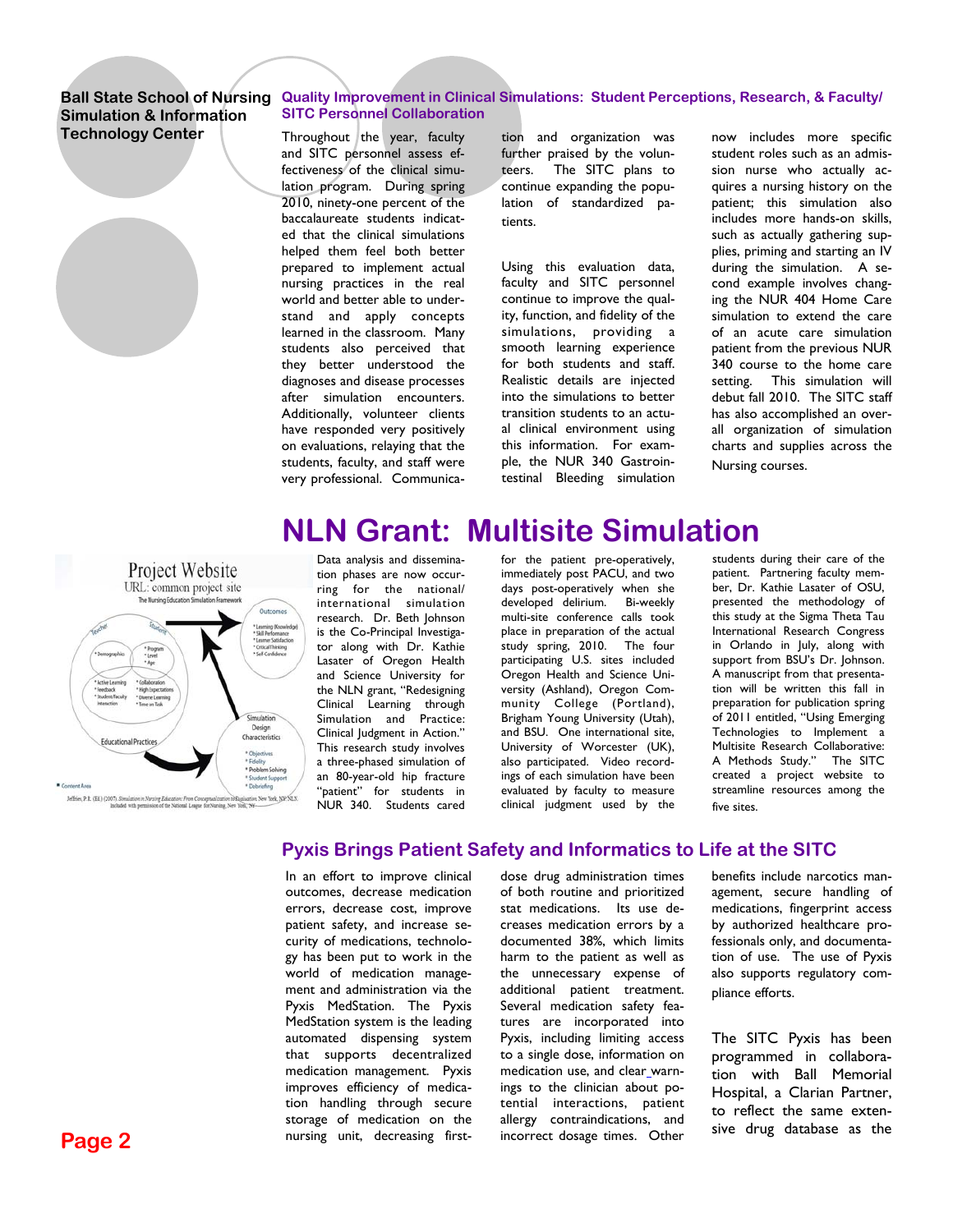





hospital Pyxis. This continued partnership allows undergraduate students to train on equipment with the same programming as they will see in the acute care setting. NUR 232 faculty and SITC personnel successfully integrated student use of the Pyxis system into NUR 232 spring semester. Students receive orientation to the system at the beginning of 232 including the use and function of Pyxis as well as individual student fingerprinting for secure access to medications. During the oral medication administration competency, NUR 232

students actually retrieve simulated medications from Pyxis for their competency "patient" after verification of physician orders, patient allergies, and double checking the five rights of administering medications (right patient, right time and frequency, right dose, right route, and right drug). For fall 2010, SITC personnel will work collaboratively with NUR 330 faculty to expand Pyxis use for all simulated Schedule II drugs for the 4 NUR 330 clinical simulation experiences. This expanded use of Pyxis in the SITC will continue to prepare undergraduate students to gain knowledge of and experience with current technologies widely used to increase patient safety in healthcare facilities across the nation.



### **METI Redefines Simulations, Again**

With the latest software from METI, simulations are able to run smoother and more realistic than ever before. The new software will allow real-time, realistic physiological changes to simulation patients based on drug administration or medical interventions. With a redesigned interface, allowing on-the -fly changes of vital signs and easier scenario setup, as well as a sleek new design and applica-

tion window, it is appropriate for them to give it the name Muse. This new software will allow faculty and SITC personnel to take full advantage of all the features of the METI manikins in a quick and effortless way, allowing simulations to grow and develop into the most severe cases while still remaining realistic and educational.





#### **Distance Education/Web-Enabled Learning Support Continues and Expands . . .**

The SITC is responsible for the support of all of the School of Nursing's online distance and oncampus web-enabled courses. Online courses are done purely at a distance not requiring students to come to the Ball State campus. Webenabled courses are those

courses that are oncampus and utilize online resources. The SITC provides support through the telephone, e-mail, and in person based on the needs support of the individual.

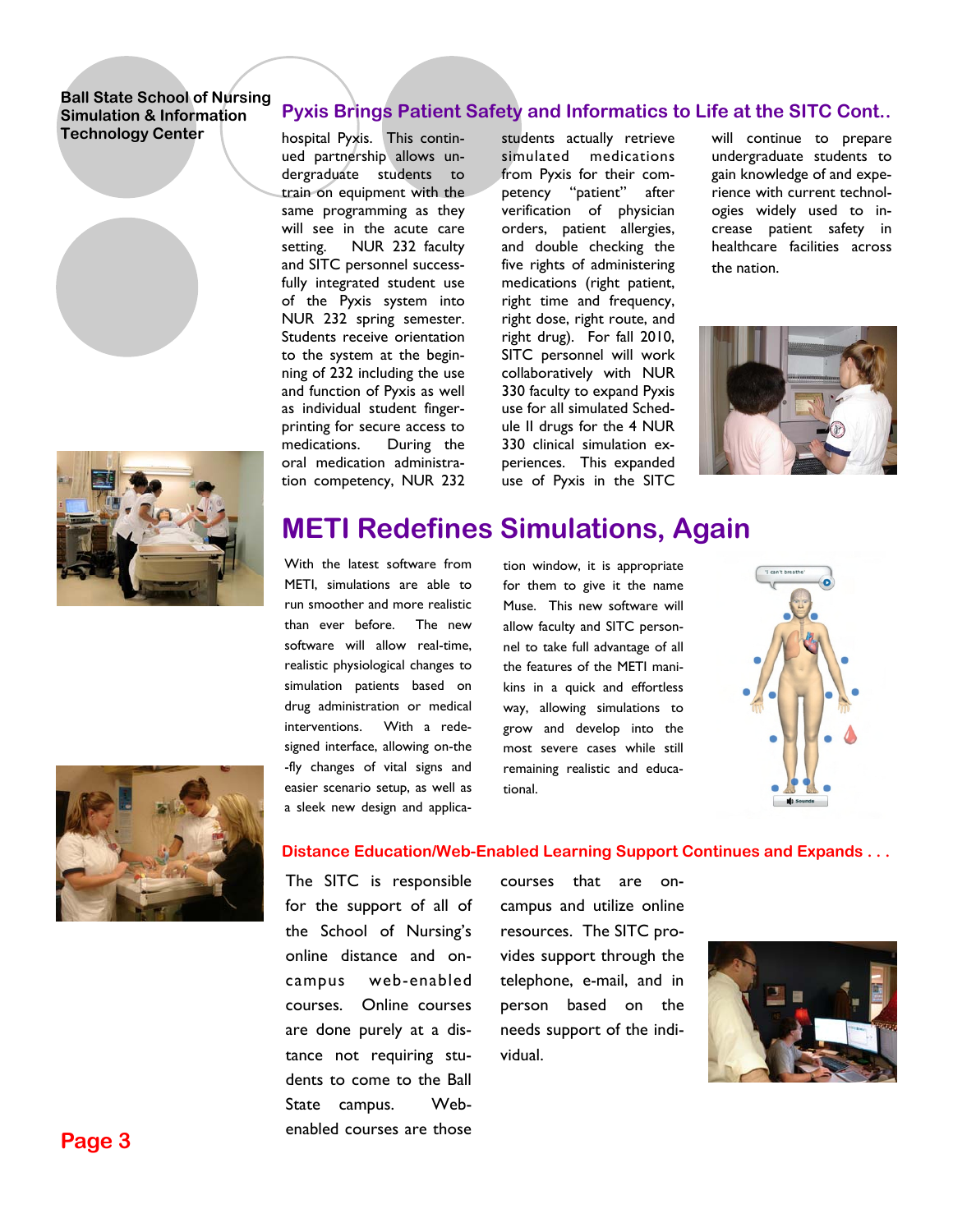### **Help Desk Support at the School of Nursing**

With increased numbers of students in online courses, the SITC has stepped up in their level of technology support – enhancing tech support at the University level. With the addition of the Tech Help Line a few years ago and the addition of a third tech specialist position, the SITC unit has been able to provide better support coverage for distance students by providing live technical support from 7:30 A.M. eastern standard time until 10:00

P.M. eastern standard time Monday through Friday. Since the SITC began tracking call statistics, there have been nearly 1600 calls. 40% of all calls have been distance education related. Support calls have generally been related to the Blackboard courseware system, in-Qsit online quizzing system, and for mobile device and software application support.





SITC personnel continue to work in partnership with faculty to provide students with the best mix of technology to ensure a problem free delivery of the online course materials. An example is the continued support for the integration of the Sonic Foundry Mediasite recording system into the course materials; allowing faculty to add streaming video presentations into the Blackboard courseware system. The

SITC has also continued support for mobile devices and have been actively searching for mobile software and applications that will enhance the students learning environment – this includes current collaboration with University Libraries to interface with their mobile device homepage access to library information resources. For the fall 2010 semester, there are a projected 39 graduate courses and 41 undergraduate courses scheduled to run. This is an increase of approximately 18 percent, based on the average of 38 graduate courses

**Faculty Support for Online Course Delivery** 

and 30 undergraduate courses during the previous year. In anticipation, the SITC is proactively taking steps to enhance our support services to continue to provide the best possible support services for our distance education population.

### **Faculty Development Website Launched**

Since Spring 2010, Dr. Beth Kelsey has collaborated with faculty and SITC personnel to develop a new e-Faculty Development community to help provide new and existing faculty with the tools and information they need to be a successful faculty member. The Blackboard community area introduces the faculty member to school, col-

lege, and university, and provides information about who we are, and what they need to know to get started. The faculty member can also find information on how to set up a course, department and university policies, clinical information, professional development, and the various resources that are available. This newly developed electronic community area will add to existing new faculty orientation sessions offered on-site.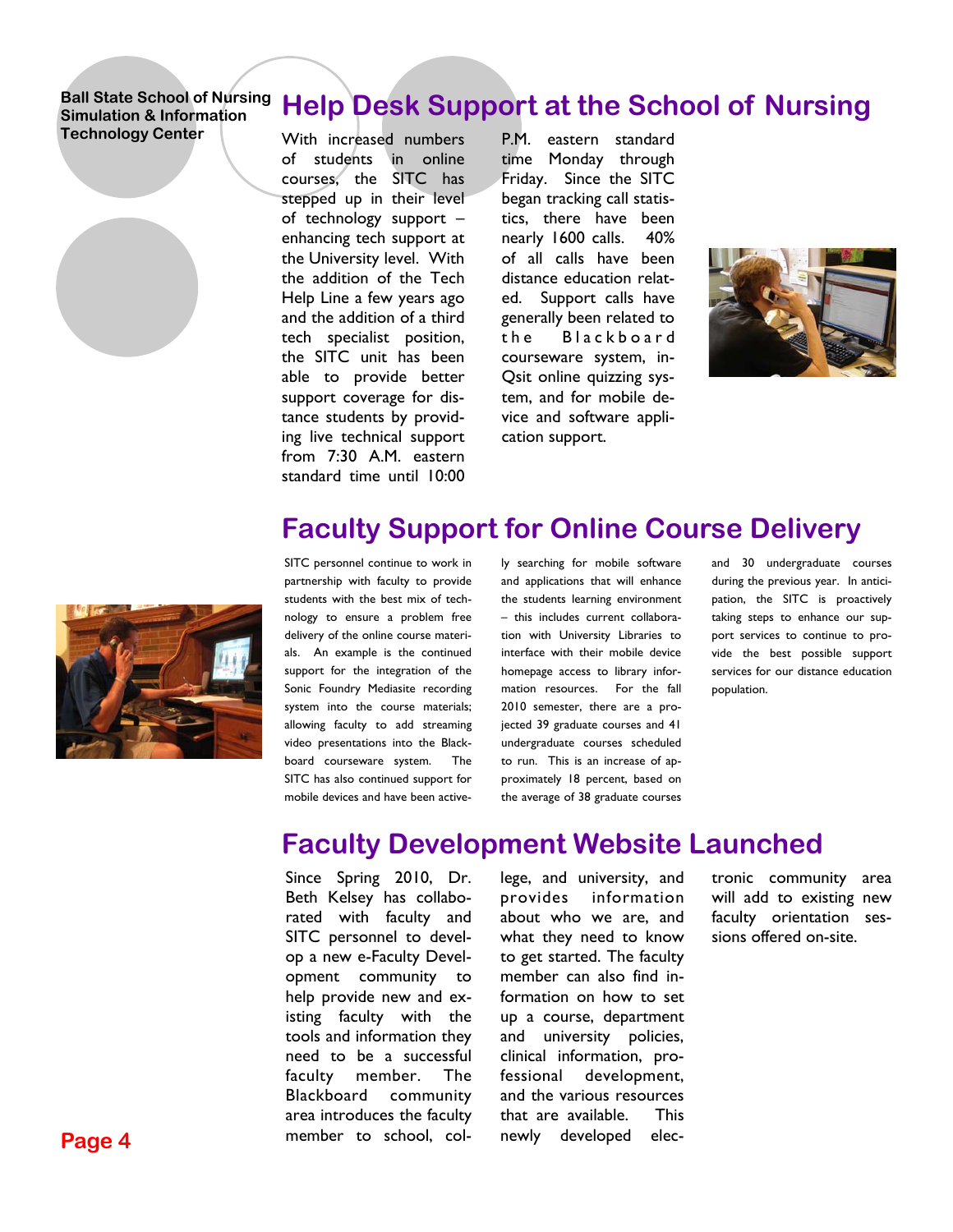### **Simulation & Information Technology Center**

#### Ball State School of Nursing ONLINE LITERATURE SEARCHES, EXPANDED UNIVERSITY LIBRARIES SERVICES, AND **UPDATED LIBRARY AND SCHOOL COLLECTIONS**

The Ball State University Libraries continue to offer a wide range of resources and services to students, faculty, and staff. Services offered include library instruction sessions tailored to your student's assignment. The sessions can take place in the library, in your classroom, or online. For example, graduate students in NUR 605 participate each semester in online chat sessions facilitated by the course faculty and instructional librarians.

Some of the undergraduate nursing courses have onsite instructional sessions. You may sign up for an instruction session online http:// www.bsu.edu/library/ collections/instsvs/ schedulingforms/. For more information about the library instruction program contact Lisa Jarrell Phone: (765) 285- 5356 e-mail: ljjarrell@bsu.edu.

Steve Duecker, is the Ball University Libraries'

liaison to the School of Nursing and may be contacted with questions about library services. Phone: (7650 285-3324 e -mail: skduecker@bsu.edu.



Recently three new databases were added to the Ball State University Libraries Articles and Databases page http:// www.bsu.edu/libraries/ databases/index.php?tab=all

**Health & Wellness Resource Center** includes nearly 400 health/medical journals, hundreds of pamphlets, over 700 health-related videos from partner Healthology, Inc., and articles from 2,200 general interest publications in addition to

a broad collection of Gale reference titles. **Health Reference Center Academic** includes abstracts and some full text from nursing, allied health and medical journals; consumer health magazines; newsletters; pamphlets; newspaper articles; topical overviews; and reference books. **Nursing Resource Center** is designed for nursing students and includes journal articles, nursing reference, and diagrams. It covers

disease and drug overviews, care plans, relevant journal results and animated anatomy and physiology diagrams to complement the core encyclopedia texts. The information is written in accessible language for students completing class assignments and preparing for clinicals as they learn how to care for and treat patients. Search results are returned in tabs that correspond to steps in the nursing process.

#### **Tutorial & Mediasite Overview of Information Literacy Tools – Faculty/Student Use**

Steve Duecker and Kevin Brooks are in the process of making a suite of MediaSite videos. There will be one on each of the following resources: CardCat, Micromedex, CI-NAHL, Medline EBSCOhost, and Mosby Nursing Consult. The database presentations will discuss the content, strengths, unique features, and use of each database. There will also be

tutorials covering library services such as Interlibrary Loan, MultiLink, Course Reserves, Ask a Librarian. A multi part tutorial about Endnote (a citation management software provided free to people affiliated with Ball State University) is planned. Kevin will be doing a tutorial which introduces the viewer to research by taking them through the research process covering various resources and services. The tutorials are designed to help familiarize faculty with the many library resources that facilitate teaching and learning.

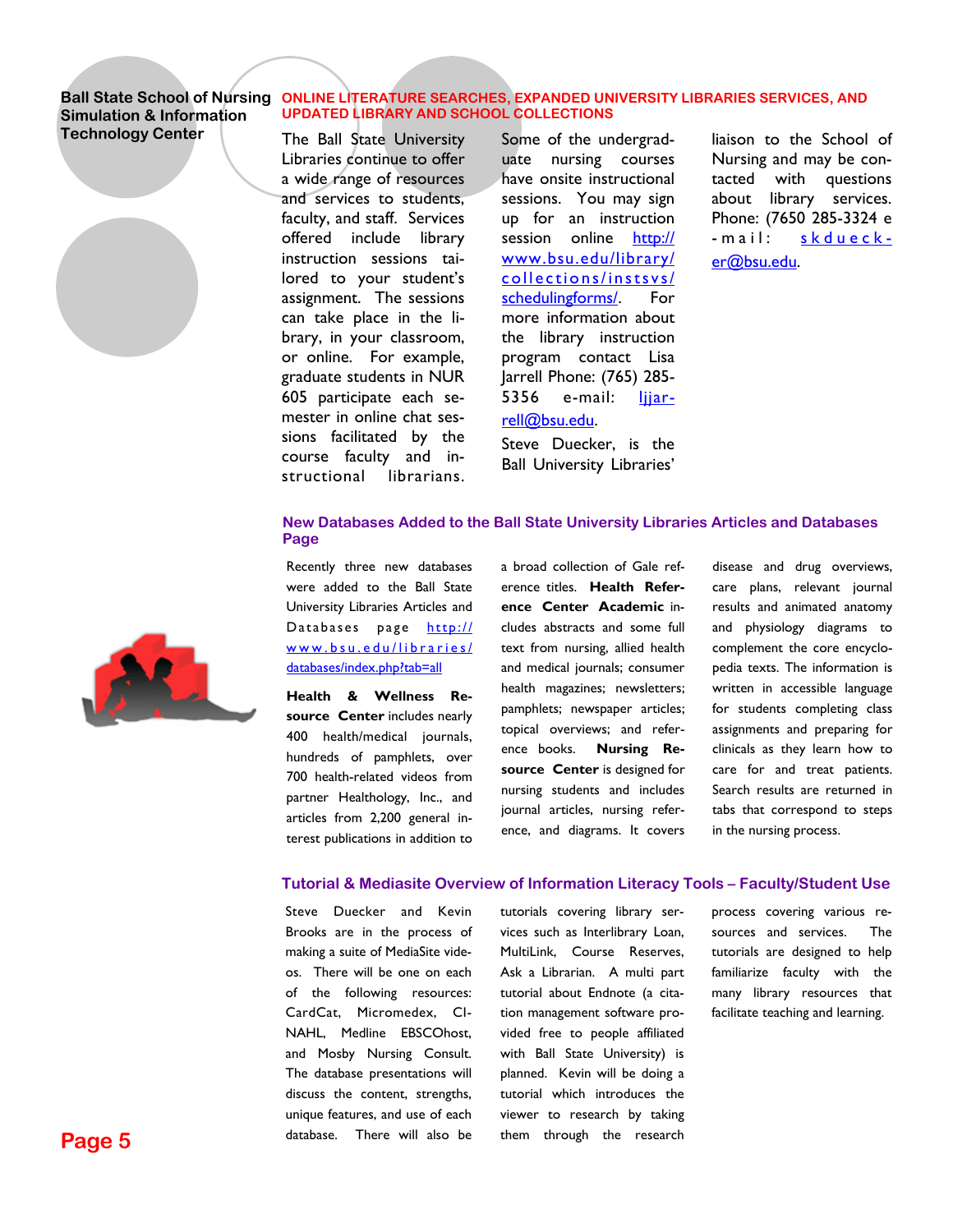## **New Acquisitions – Multimedia Resources**

Bracken Library has some recent additions to their DVD collection. These titles were purchased with funds allocated to the School of Nursing and housed in the Library. If you have requests for book or media titles, please submit to Kay or Susette. Funds are allocated each year to update/enhance the School of Nursing collection.

New titles include:

- Healthcare: What's Spirituality got to do with it?
- Managing multiple assignments
- Professional behavior in healthcare professions: Professionalism and self-presentation
- Type 1 Diabetes in Adults: Management
- Type II Diabetes Management in Children
- Pain Management and atient Care: Pain Treatment Programs for Special Populations
- Compassion in Action: Being Effective in Emotionally Difficult Situations
- Second Opinion Television Series (Hosted by Peter Salgo) Episodes List: Dementia, Stroke, End of Life, Memory Enhancement, Osteoporosis, Macular Degeneration, Longevity, Osteoarthritis

#### **Faculty and SITC Personnel Update Multimedia Resources: Nursing Collection**

During Spring and Summer 2010, SITC personnel collaborated with faculty to review and update the School of Nursing multimedia resource collection. Outdated materials have been eliminated; other programs have been updated, including new digitalized instructional information about the Pyxis Medication

Station and the Alaris IV pumps. These programs are now loaded on the over 50 SITC lab computers to replace VHS versions students had to previously check out to watch. Hardware on all lab computers has also been updated. Plans are being made with the renovation of CN216

this fall to add six more networked computers along with a printer. This additional area will allow students a place to work and print materials when both computer labs happen to be closed for classes or examinations.

#### **TELECOMMUNICATION TECHNOLOGIES ASSISTS COMMUNICATION, TEACHING, LEARNING**

There are a number of updates in the emerging technologies being used at the School of Nursing for the upcoming academic year. The following segments will introduce and discuss a few of the new developments.



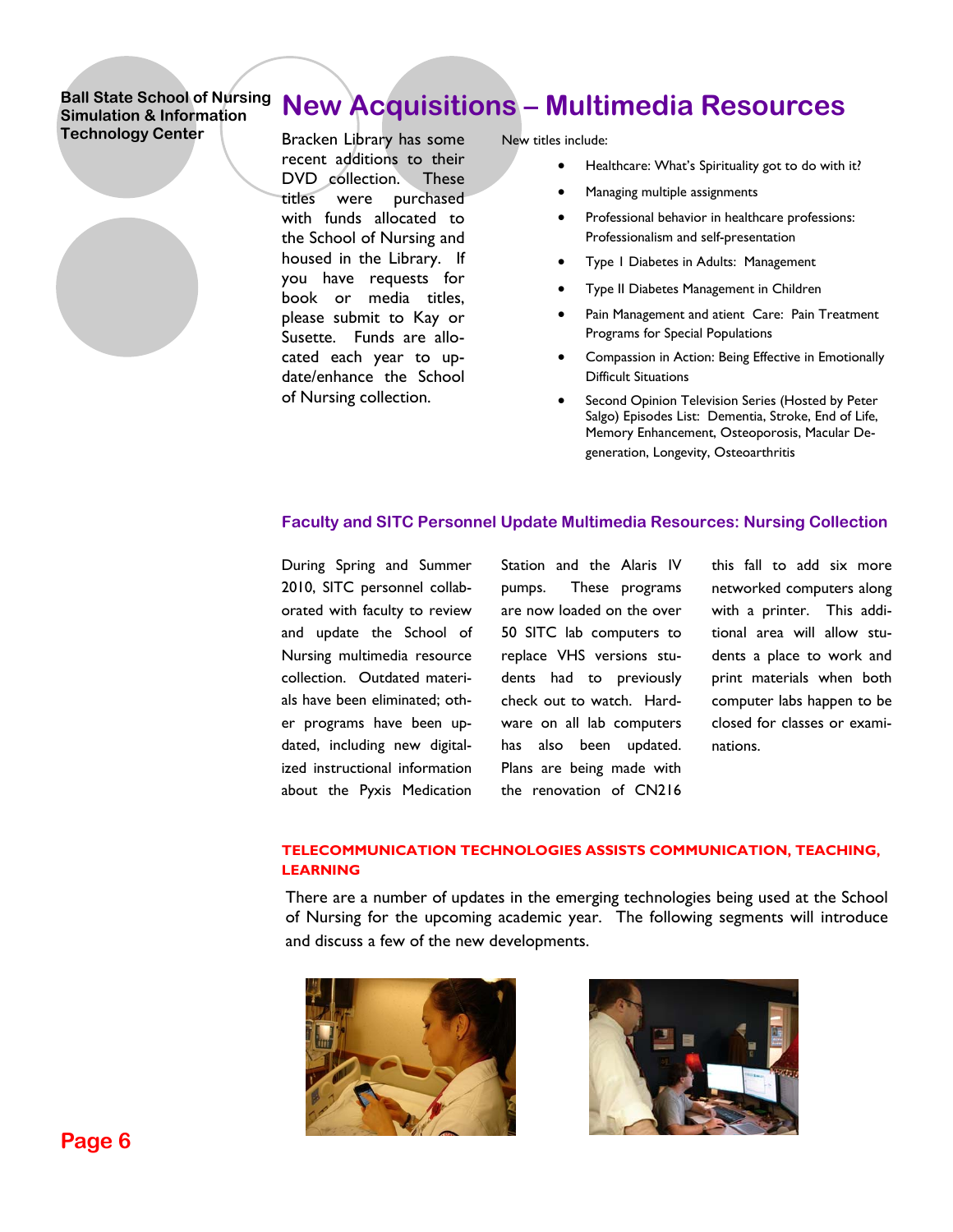### **Blackboard iPhone/iPod App Allows Mobile**

The recent release of the Blackboard Mobile Learn application now allows Ball State faculty and students to instantly access their Blackboard courses and organizations from their Apple iPhone or iPod touch. The application is BSU compatible and is available to download at no cost via the App Store. Students can check their Blackboard course to keep track of their assignments, due dates, grades for each assignment, and current

news directly from the faculty. The application also gives students access to course communication tools, such as class discussions, blogs, journals, and class rosters. Online media, including music, videos and images uploaded by instructors will also be appropriate mediaspecific software. To learn more, visit http:// www.blackboard.com/ Mobile/Mobile-Learn.aspx



### **iClicker Devices Promote Student Interaction**

The School of Nursing is continuing with the integration of iClicker technology. The technology has already been implemented NUR 330, 340, & NUR 350 courses. The "iClicker" is a small device about the size of a remote control that is used to increase student participation in the classroom. The instructor can incorporate questions in a multiple choice format on Powerpoint presentations and students use their "iClicker" remote to respond to the question on the screen. Students can earn participation points, grade points, or both at the discretion of the instructor. After the results have been tallied, the instructor can initiate classroom discussion based on the results. Studies have shown the use of the "iClicker" in the classroom has increased test scores on an average of 10 points. We are ready to expand the use of the "iClicker"

to any course, beginning the Fall 2010 semester.



#### **Concept Mapping Software: Inspiration and the Thinking Classroom Resource**

Thanks to external grant funding, faculty at the School of Nursing now have access to the concept mapping software, Inspiration  $9 -$  the same software used at Teacher's College. Created by Inspiration Software, this concept mapping software is used by more than 25 million students and teachers worldwide. Inspiration 9 is essentially a visual concept mapping tool intended on helping students and faculty improve their thinking by visually structuring the thought process. Students use Inspiration to brainstorm, plan, organize, think, outline, and present. Whether you are finding topics for lecture, taking notes, organizing ideas for a major research paper, or building a presentation, Inspiration allows users to communicate ideas clearly and demonstrate knowledge, comprehension, and retention.

In addition to software access, faculty has access to a digital copy of the book, The Thinking Classroom: Using Inspiration to Meet Curriculum Standards. Check with